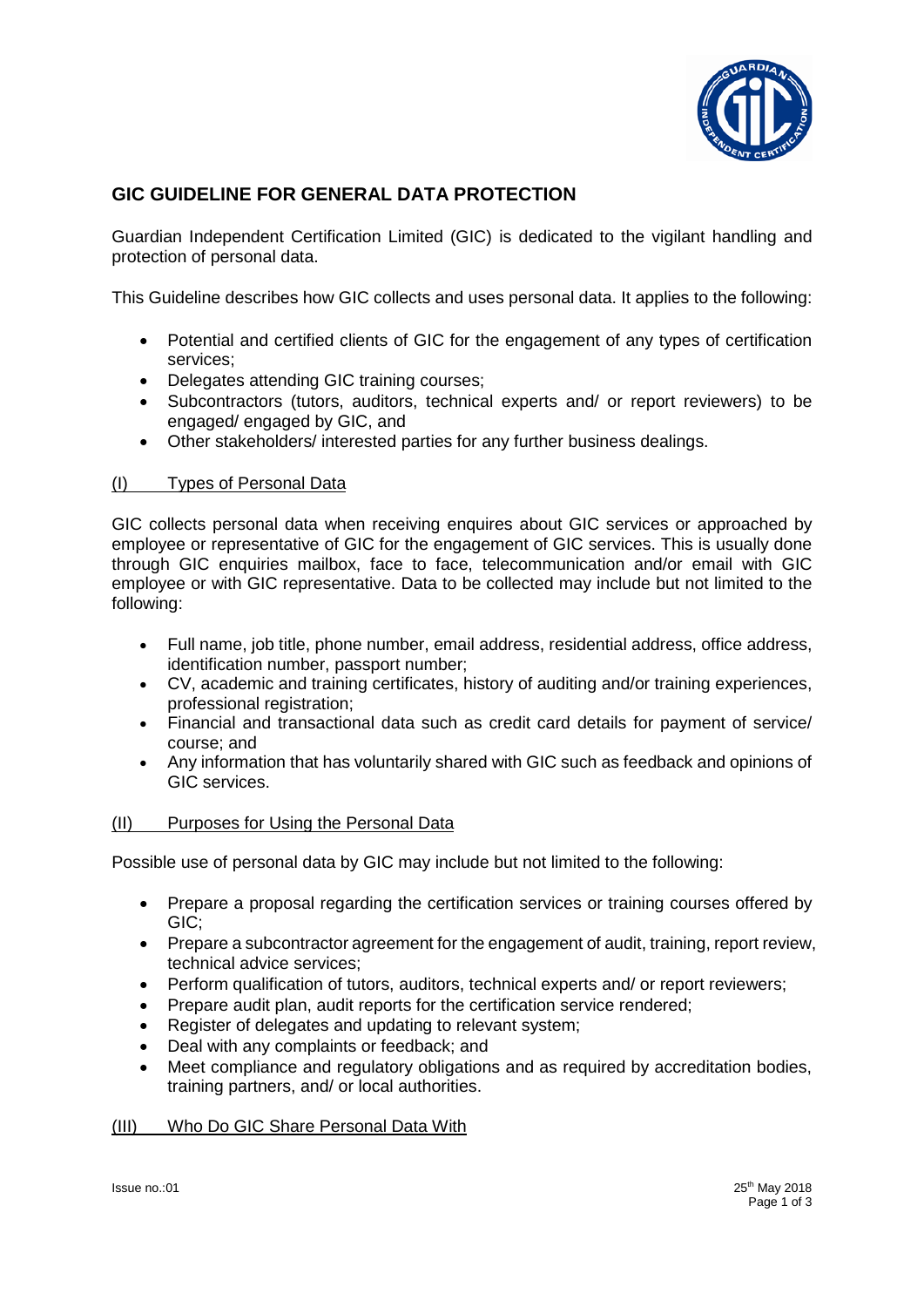

- GIC employees via access to client files, subcontractor files, and centralized client database system;
- External service providers such as subcontractors (to carry out third party audits, internal audits, report review, training); IT service providers to set up and maintain GIC systems;
- Potential clients for tendering purposes/ marketing purposes;
- GIC authorized representatives for the conduct of certification services;
- GIC training partners for the delivery of training courses; and
- Accreditation bodies and/ or local authorities as required.

# (IV) How Long GIC Keep Personal Data

GIC retains personal data for as long as reasonably necessary to fulfil the original purposes for which it has been collected, and to comply with applicable accreditation, legal and regulatory obligations, a longer retention period may be required or permitted.

# (V) What GIC Do to Safeguard Personal Data

GIC follows strict security procedures in the storage and disclosure of information to prevent unauthorized access, loss or destruction of personal data. These may include but not limited to the following:

- Physical safeguards: with locked doors and file cabinets, controlled access to GIC facilities
- Technology safeguards: use of anti-virus and endpoint protection software, and monitoring of GIC systems to ensure compliance with GIC security policies
- Organizational safeguards: provide training and awareness programs on security and privacy, make sure GIC employees and GIC representatives understand the importance and means by which they must protect personal data
- Personnel safeguards: individual employee, subcontractor, service provider, representative, training partner and so on is obliged by GIC Non-disclosure and Confidentiality Agreement

#### (VI) Your Right to Your Personal Data

GIC is committed to ensuring you can exercise your right of access and you can control your own data.

All requests shall be addressed via GIC enquiry mailbox at [enquiries@gicgrp.com:](mailto:enquiries@gicgrp.com)

- **Access to personal information:** you have the right to request what personal data GIC hold about you subject to GIC right to identity verification.
- **Correction and deletion:** You have the right to correct or amend your personal data if it is inaccurate or needs to be updated. You may also have the right to request the deletion of your personal information, however this may not be always possible if it is due to legal requirements and other obligations to keep such data. If GIC is asked to delete your data, GIC may keep some minimal information about you to be able to demonstrate that GIC has fulfilled its obligations.